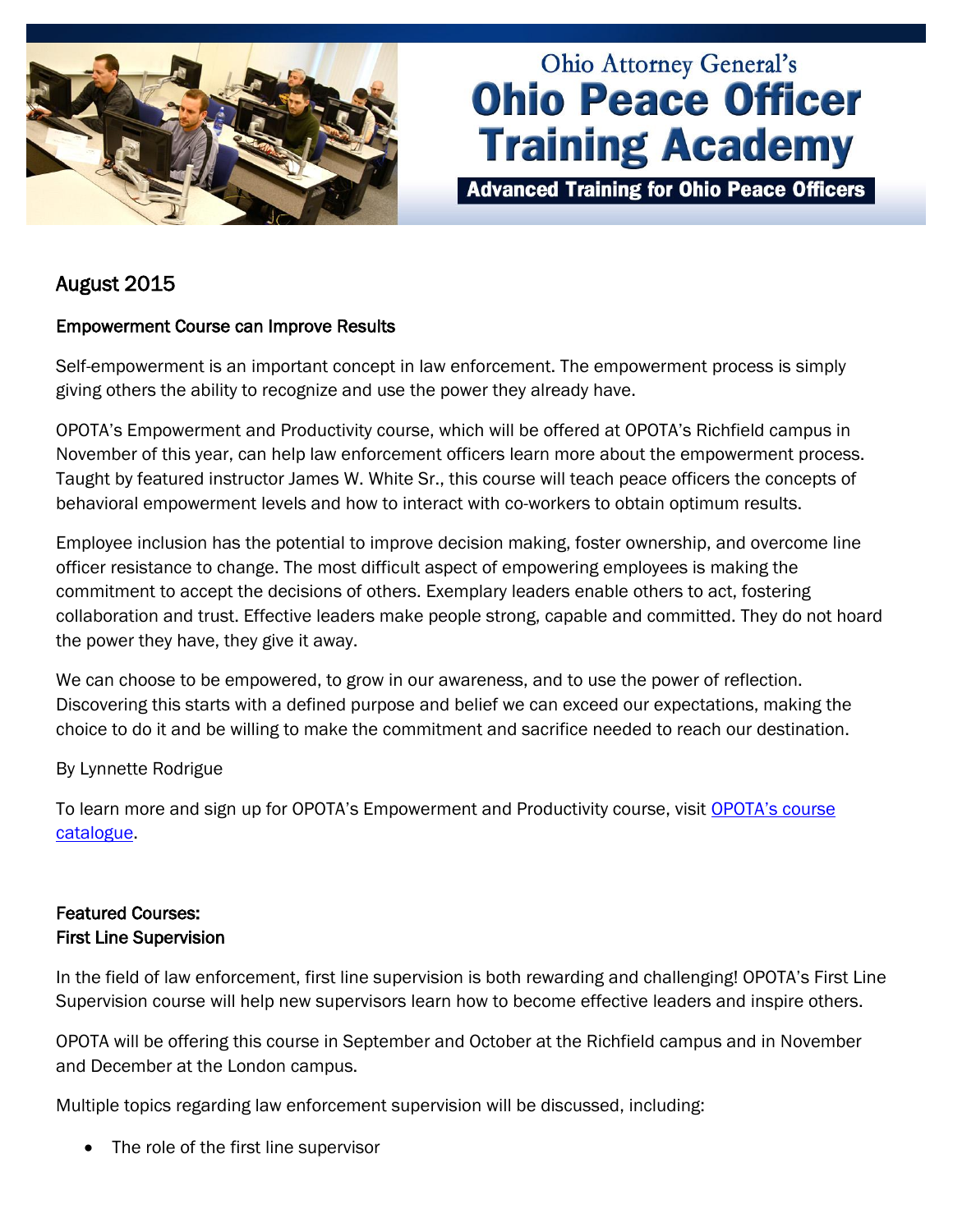- How to instill communication and motivation with your officers
- Decision making and problem solving
- Civil liability and constitutional issues

For more information on OPOTA's First Line Supervision course, [click here.](http://www.ohioattorneygeneral.gov/Law-Enforcement/Ohio-Peace-Officer-Training-Academy/Course-Catalog/Course-Categories/Management-Courses)

## Performance Leadership

Leading an organization can be a difficult and daunting task. Establishing a set of standards that all officers are aware of and follow creates an environment of transparency that everyone appreciates. This course will explain the concepts of performance standards and their usefulness in measuring effective law enforcement strategies. Any supervisor will benefit from understanding and implementing these concepts in their agency. Leaders must make the expectations of their staff known in order to have accountability in their agency. Understanding these concepts will empower your staff and bring a sense of community to any organization.

This course will only be offered one more time before the end of the year. Visit [OPOTA's course catalogue](http://www.ohioattorneygeneral.gov/Law-Enforcement/Ohio-Peace-Officer-Training-Academy/Course-Catalog/Course-Categories/Management-Courses) for more information.

## Managing Patrol Operations

Only a few spots remain in OPOTA's Managing Patrol Operations course, which will take place at the end of the month.

The course is aimed at new and seasoned supervisors who oversee patrol operations in their respective law enforcement agencies.

Those who attend will learn how to sharpen their managerial and leadership skills, how to motivate others, and how to set reasonable goals and objectives for those under their command.

The course also teaches supervisors how to effectively encourage patrol officers to regularly interact with members of the community and how managers can incorporate their agency's mission statement into their leadership style. Crime factors, as well as their root causes within communities, will also be explored to give supervisors guidance how to strategically deploy the right personnel to more efficiently serve the community.

Supervisors will also learn techniques for evaluating patrol officers' effectiveness and the different levels of discipline.

The Managing Patrol Operations course will take place on Aug. 26-27 at OPOTA's London campus. Please visit the OPOTA course catalogue for more information and to register.

For more information on this course, [click here.](http://www.ohioattorneygeneral.gov/Law-Enforcement/Ohio-Peace-Officer-Training-Academy/Course-Catalog/Course-Search.aspx?searchtext=managing&searchmode=anyword)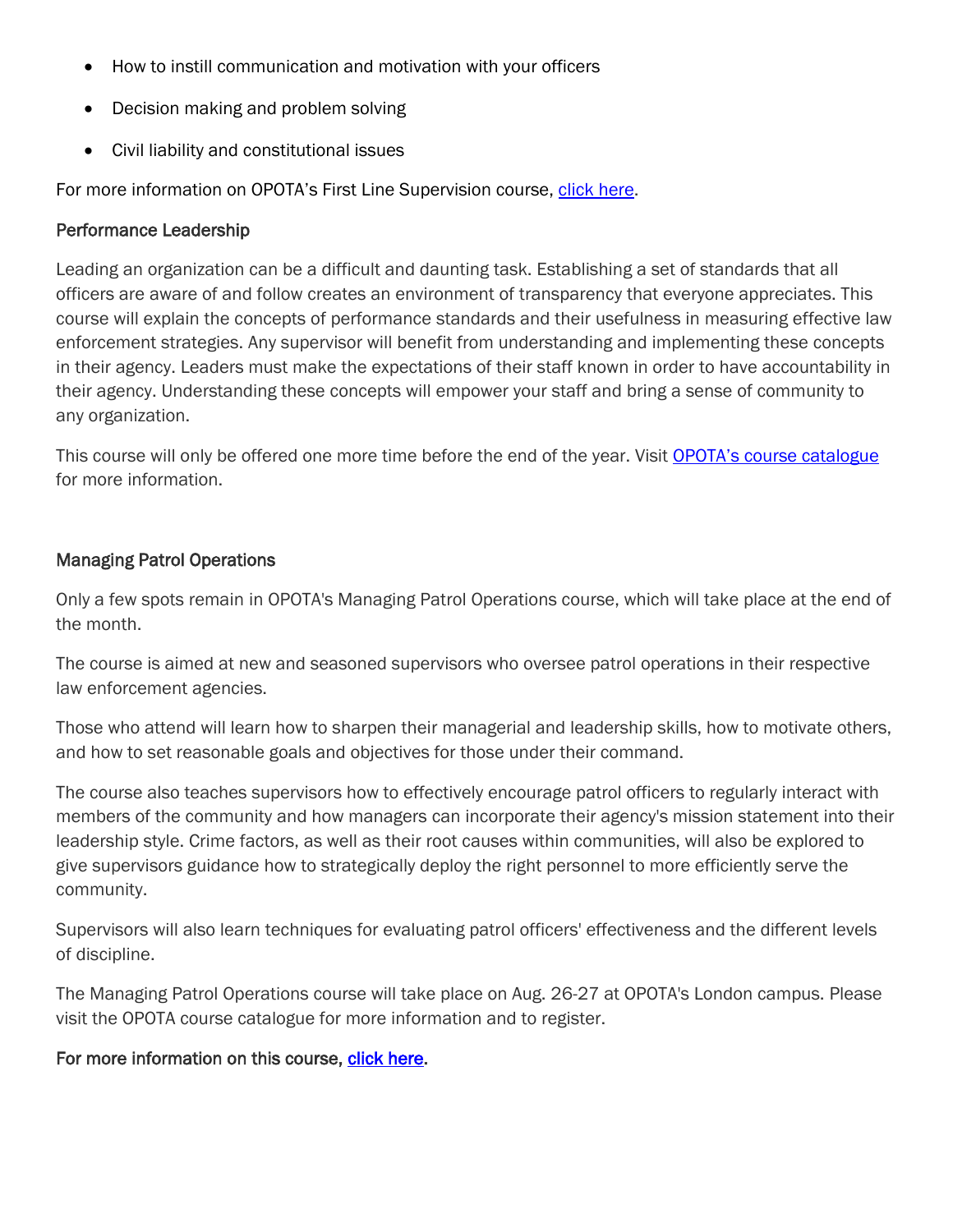## More from the OPOTA Course Catalogue

The Attorney General's Office presents the following regional training opportunities for law enforcement. Register online at www.OHLEG.org or fill out the registration format www.OhioAttorneyGeneral.gov/OPOTARegistration. Most offerings are available at no cost to local departments. Hundreds of courses also are available at the London and Richfield OPOTA campuses and online at eOPOTA.

#### **Legal Update**

Course Description: This half-day legal update training will cover recent case and statutory law in the areas of search & seizure, Miranda warnings, and laws of arrest. Hypothetical fact patterns will be utilized to facilitate instruction.

Sept. 8, 2015 | 8 a.m-12 p.m. OPOTA Course 53-665-15-02 Quality Inn Sandusky 1935 Cleveland Road Sandusky, OH Cost: Free

Nov. 13, 2015 ǀ 8 a.m.-12 p.m. OPOTA Course 03-665-15-02 Sidney Police Department 234 W. Court St. Sidney, OH Cost: Free

#### **Basic Crime Scene Investigation**

This course is designed to educate any officer who responds to, processes, or supervises crime scenes. It will also cover current methods and trends in crime scene processing, demonstrate how to secure crime scenes so evidence is not missed or destroyed, explain how laboratory examinations of evidence collected at the crime scene may benefit their cases, show the proper photographs that should be taken at crime scenes, and suggest crime scene processing equipment that can be utilized by officers.

Aug. 18, 2015 ǀ 8 a.m.-5 p.m. OPOTA Course 03-675-15-01 Owens Community College-Center for Emergency Preparedness 30150 Tracy Road Walbridge, OH Cost: Free

#### **Procedural Justice and Legitimacy**

Procedural justice is the process used by police officers in which citizens are treated fairly and with proper respect. Legitimacy refers to when a citizen feels that a police officer should be deferred to, complied with, and trusted. The goal of procedural justice and legitimacy is to strengthen the department's relationship with the community, ultimately improving officer safety and efficiency. It's as basic as the old adage: It is not what you say, but how you say it. It's not just about what you do, but how you are doing it.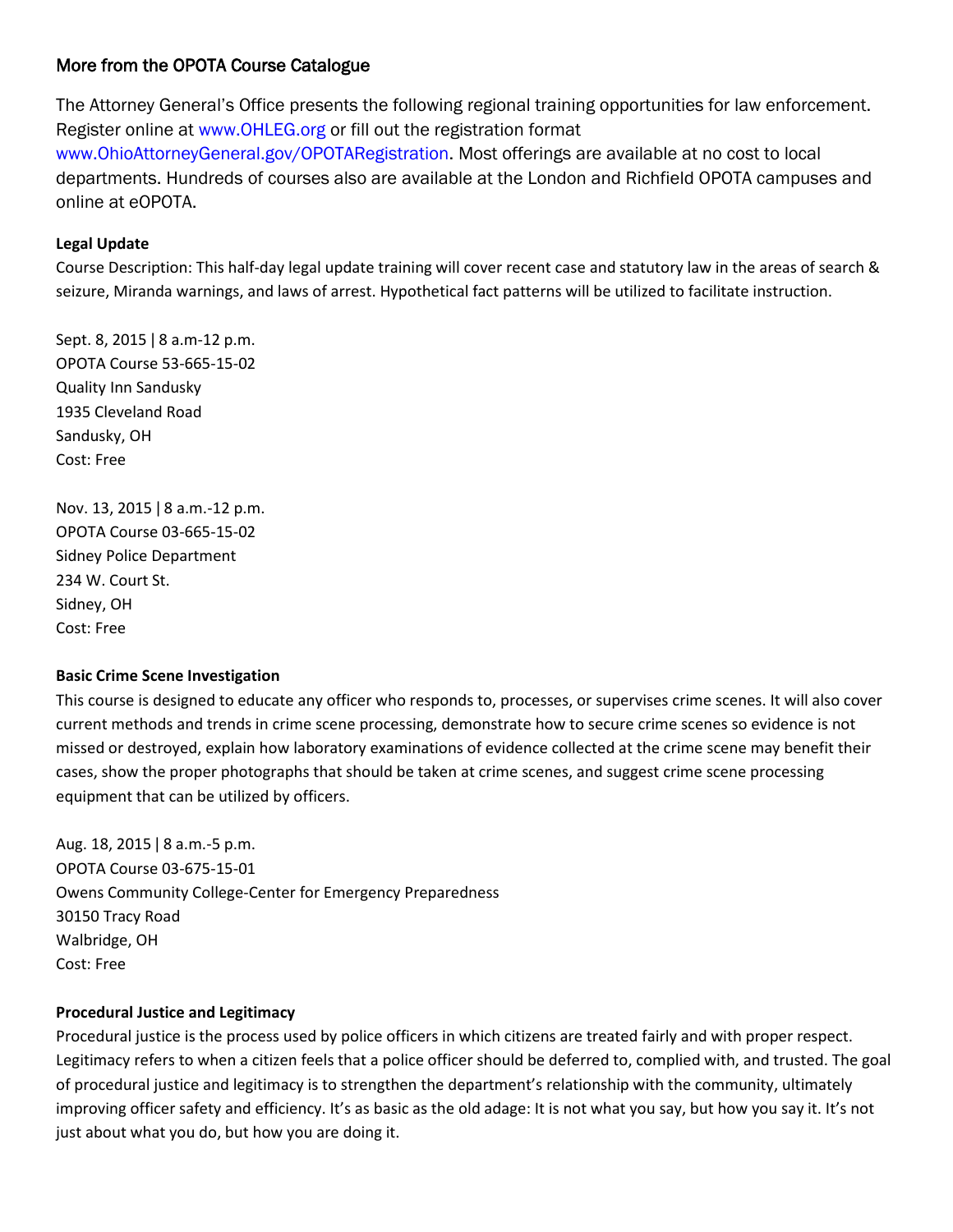Procedural Justice and Legitimacy in law enforcement is not just a strategy, but a movement. By fostering an environment where procedural justice principles become standard practice, the department can create an organizational culture that fosters a true partnership with the public and leads to safer work environments.

This course was developed through the Ohio Peace Officer Training Academies partnership with the Education and Training Division of the Chicago Police Department, with substantial support from Yale law professors Tom R. Tyler and Tracey L. Meares. Additional cooperation from researchers Dennis P. Rosenbaum, Amie M. Schuck, and other staff from the University of Illinois at Chicago was critical in the implementation of the initial Procedural Justice curriculum.

Sept. 9, 2015 | 9 a.m. -4 p.m. OPOTA Course 02-342-15-08 The Family Center 1800 N. Blanchard St., Room 117 Findlay, OH Cost: Free

Sept. 16, 2015 | 9 a.m. -4 p.m. OPTOA Course 02-342-15-09 The Family Center 1800 N. Blanchard St., Room 117 Findlay, OH Cost: Free

#### **Patrol Drug Operations**

This is a two-day course for all patrol officers. Topics include the development of street informants, recognition of high risk zones, search methods, and surveillance techniques, along with directed patrol strategies. Course includes descriptions of hidden compartments in vehicles and K-9 deployment, along with observation techniques for drug interdiction within patrol.

Sept. 23-24, 2015 ǀ 8 a.m.-5 p.m. OPOTA Course 53-400-15-03 Owens Community College-Center for Emergency Preparedness 30150 Tracy Road Walbridge, OH Cost: \$130

#### **Introduction to Energy and Crush**

This three-day course will provide officers with additional skills to investigate and reconstruct traffic collisions using energy and crush. Topics covered in this course include energy-based methods and techniques in determining crush and analyzing traffic collisions. Officers will measure vehicle crush and apply mathematical formulas to determine energy, speed, and velocity. Students will need a scientific calculator and will participate in outside exercises. The course is limited to 20 officers.

Sept. 29, 2015-Oct. 1, 2015 ǀ 8 a.m.-5 p.m. OPOTA Course 03-424-15-02 Cleveland Metro Parks Ranger Headquarters